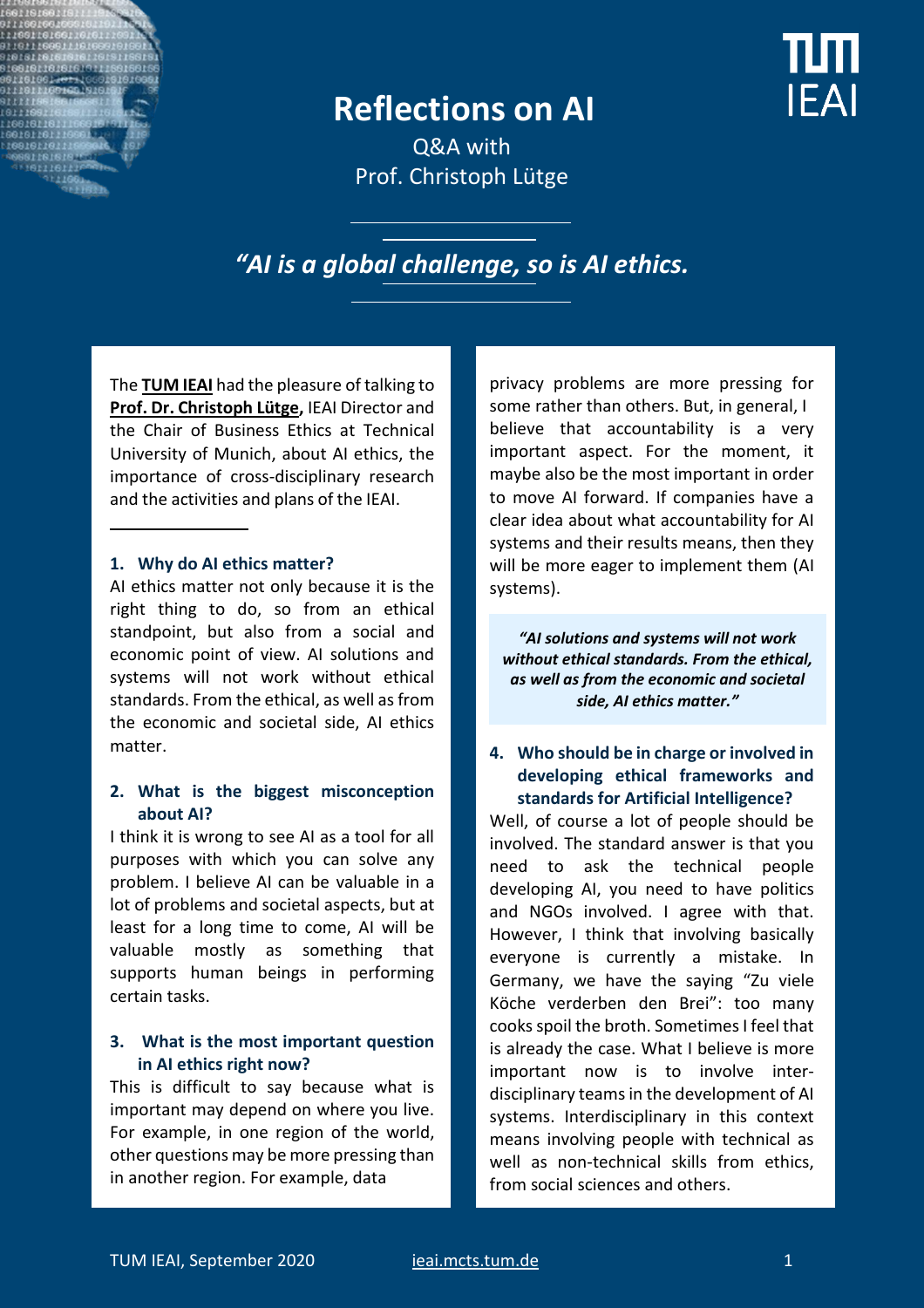# **5. What is the role of academia, research institutions and other centers when it comes to ethics and the governance of AI?**

I believe ethics and governance is key to implementing AI, especially for companies, but also government institutions. But, in contrast to other things that companies are doing, you cannot produce the ethics purely in-house. This is a misconception that major companies have begun to recognize. External actors need to be involved in the development of AI ethics standards, but also in the AI ethics that flow into the development of concrete systems. So, I think that there is an important role that academia, research institutions as well as other external actors can play here.

#### **6. Why is interdisciplinary approach so important when it comes to AI ethics?**

Some years ago, AI was thought to be just a branch of computer science. I think that is a fundamental misconception that has been recognized at least by some by now. AI is quite different from other technologies and technological waves that we have seen. Why? I would briefly say the black box character of AI is something that is often perceived as threat for example. There are other aspects such as: you do not necessarily need very technical skills to develop AI, which is quite contrast to other technologies. A third aspect is that in many challenges that companies and others face in implementing AI, the important problems are not so much technical, but rather, in a broad sense, ethical or governance ones. Should we program the system this way rather than that way? We could do both. The technical problems and

the ethical problems are really intertwined, and they cannot be separated anymore. That is why you need to have interdisciplinary teams.

**7. The IEAI supports and participates in several networks related to AI ethics, such as the Global AI Ethics Consortium (GAIEC) and the Responsible AI Network Africa (RAIN Africa)? What is the role of these networks? What can they offer?** 

First of all, it is important to see that AI is a global challenge, so is AI ethics. It does not make much sense to work just as a local or even national or regional research institute on these matters. That is why we formed the [Global AI Ethics Consortium](https://ieai.mcts.tum.de/global-ai-ethics-consortium/)  [\(GAIEC\).](https://ieai.mcts.tum.de/global-ai-ethics-consortium/) It started as a network of institutions dealing with responsible AI in the fight against the COVID-19. However, it will be expanded to include other questions of AI in health, but also beyond that. We are looking for new partners, especially in those regions of the world which may still be underrepresented. The other research Network[, RAIN Africa,](https://rainafrica.org/) is one of these initiatives. It is important to reach out to those institutions and research centers that are working in parts of the world, which may not be the first ones on your radar when it comes to AI. But, when you look more closely, it is very interesting to see that there is a lot of work already being done and that people are also looking for guidance when it comes to AI ethics. So, what we like to offer for the RAIN Africa is a platform of collaboration especially for African Universities and their partners.